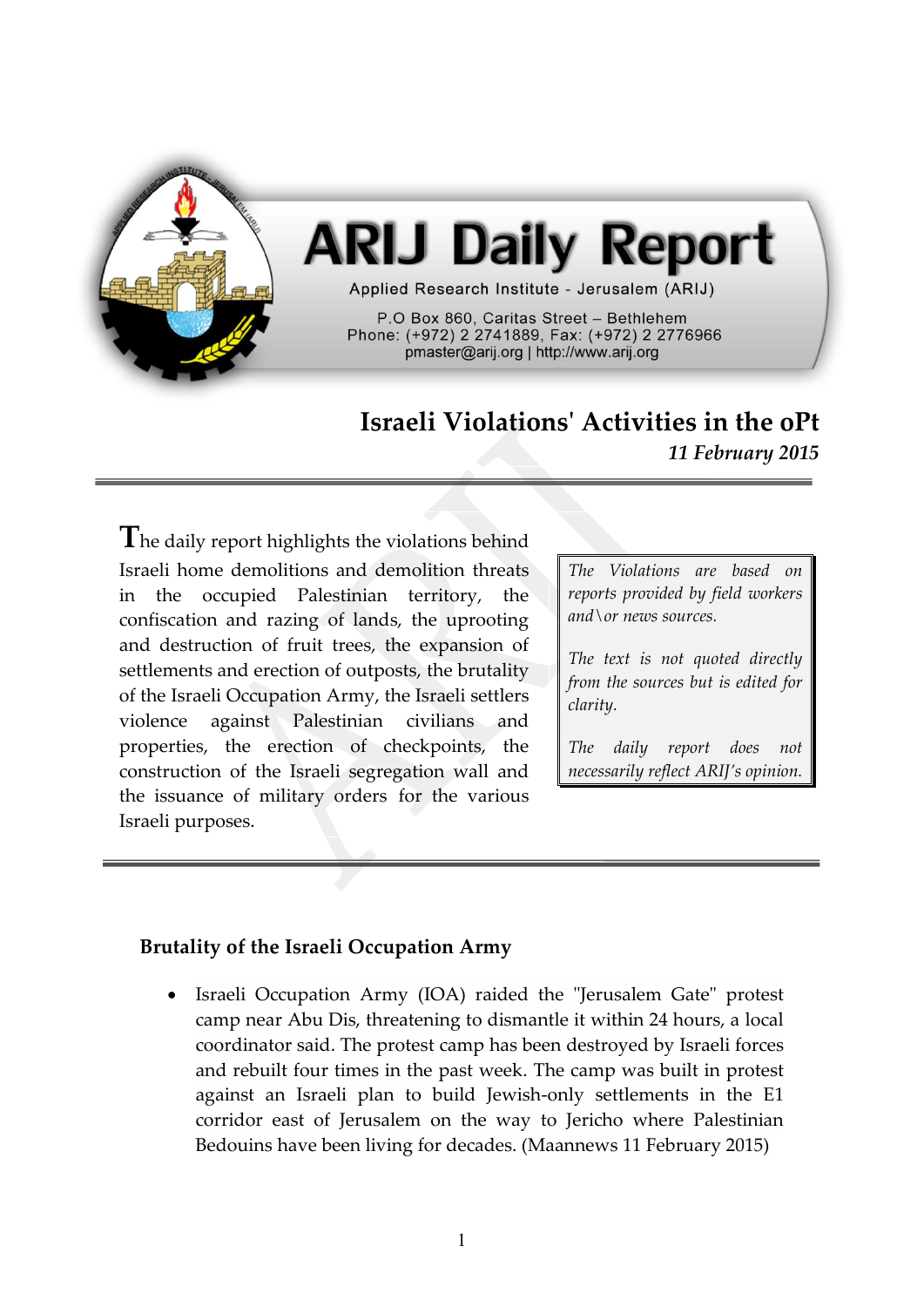Israeli Occupation Army (IOA) stormed and searched a Palestinian house in Al-Fawar refugee camp, south of Hebron city. The targeted house is owned by Amjad An-Najar. (Al-Quds 11 February 2015)

#### **Israeli Arrests**

- Israeli Occupation Army (IOA) arrested seven Palestinians after storming and searching their houses in Beit Ummer town, north of Hebron city. The arrestees were identified as: Issam Mohammad Issa Bahar (16 years), Mazan Taleb Awad (19 yreas), Mohammad Ayman Mohammad Akhalil (19 years), Ibrahim Khalil Mahmoud Abu Daya (21 years), Amer Yousif Azmi Akhalil (16 years), Mahmoud Suliman Mustafah Akhalil (18 years) and Mohammad Jamel Sa'di Abu Mariya (18 years). During the opretion, clashes erupted between Palestinians and the IOA, where the IOA fired rubber bullets, teargas and stun grenades at Palestinians, causing dozens of suffocation cases and the injury of Ahmed Mahmoud Ayad Awad (27 years). (RB2000 11 February 2015)
- Israeli Occupation Army (IOA) arrested four Palestinians from Beit Ummer town, north of Hebron city, while they were interviewing the Israeli Intelligence Police in Gush Etzion settlement bloc. The arrestees were identified as: Zein Hisham Khalil Abu Hisham (18 years), Mohammad Ahmed Khalil Abu Hisham (18 years), Ali Bassam Badawi Akhalil (20 years) and Jehad Yousif Hassan Alqam (20 years). (Wafa 11 February 2015)
- Israeli Occupation Army (IOA) arrested a Palestinian from Masafr Yatta area, east of Yatta town, south of Hebron city. (RB2000 11 February 2015)
- Israeli Occupation Army (IOA) arrested Atiya Ar-Rajabi from Shufat town in Jerusalem city, after stopping him at Shufat military checkpoint. (Al-Quds 11 February 2015)
- Israeli Occupation Army (IOA) arrested Ali Rajeh Asfour (34 years) after storming his house in Yabad town, west of Jenin city. (Wafa 11 February 2015)
- Israeli Occupation Army (IOA) arrested Said Saleh Said Hamamrah (28 years) after raiding and searching his house in Jaba village in Jenin governorate. (Wafa 11 February 2015)
- Israeli Occupation Army (IOA) arrested five Palestinians after storming their houses in Mirka village, south of Jenin city. The arrestees were identified as: Saleh (25 years) and Mahmoud Ali Musa (27 years), Murad (38 years) and Raid Abed Al-Qadir Musa (42 years) and Bashir Shafiq Musa (22 years). (Wafa 11 February 2015)